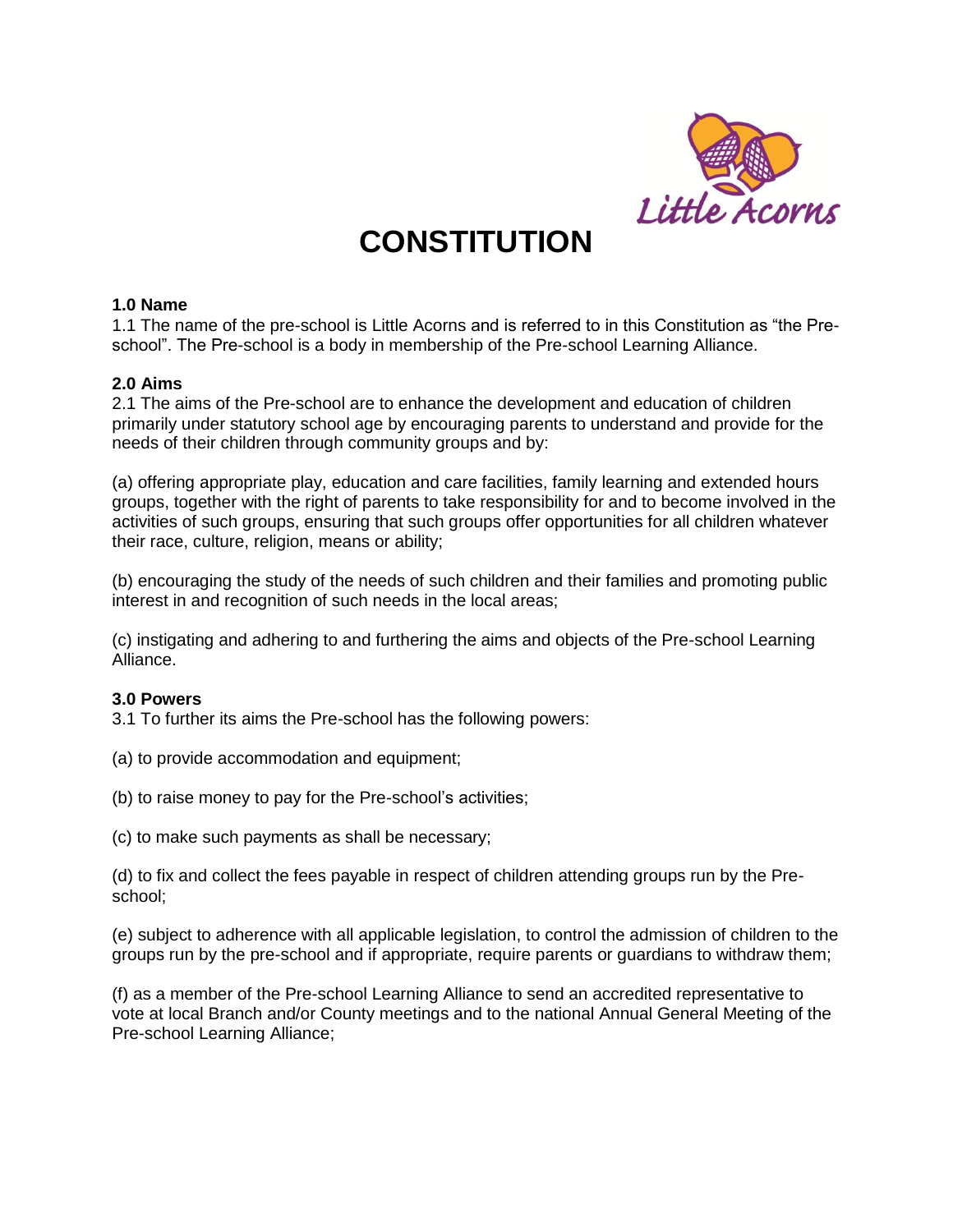(g) to borrow money and to charge the whole or any part of the property of the Pre-school as security for any money borrowed subject to complying with the provisions of sections 38 and 39 of the Charities Act 1993 if it is proposed to mortgage land;

(h) to hire or acquire assets of any kind;

(i) to buy, lease or rent any land or buildings and to maintain and equip it for the use of the Preschool;

(j) to sell, lease or otherwise dispose of all or any part of the Pre-school's property subject to complying with the provisions of sections 36 and 37 of the Charities Act 1993;

(k) to set aside funds for special purposes or as reserves against future expenditure;

(l) to maintain and pay for membership of the Pre-school Learning Alliance;

(m) to insure the property and assets of the Pre-school against any foreseeable risk and to take out other insurance policies to protect the Pre-school as required;

(n) to provide indemnity insurance to cover the liability of the Pre-school Governors which by virtue of any rule of law would otherwise attach to them in respect of any negligence, default, breach of trust or breach of duty of which they may be guilty in relation to the Pre-school provided that any such insurance shall not extend to any claim arising from any act or omission which the Pre-school Governors knew to be a breach of trust or breach of duty or which was committed by the Pre-school Governors in reckless disregard to whether it was a breach of trust or breach of duty or not provided also that any such insurance shall not extend to the costs of any unsuccessful defence to a criminal prosecution brought against the Pre-school Governors in their capacity as Pre-school Governors of the Pre-school;

(o) to employ such paid and unpaid staff, agents and advisors as maybe required from time to time;

(p) to do any other lawful things which are necessary or desirable to enable the Pre-school to achieve its aims.

# **4.0 Membership**

4.1 Membership of the Pre-school is divided into two kinds:

## (a) Family Membership

Parents or guardians of all children who attend any group run by the Pre-school wishing to support the aims of the Pre-school. Each family holding Family Membership will count as one Member of the Pre-school and will be entitled to one vote at any General Meetings of Members of the Pre-school.

## (b) Affiliate Membership

Affiliate Membership is open to those individuals, organisations or other bodies interested in supporting the aims of the Pre-school, but they will not be entitled to become an Affiliate Member until the Pre-school shall have received the subscription (if any) set by the Pre-school Governors. An Affiliate Member will be entitled to one vote at any General Meetings of Members of the Pre-school.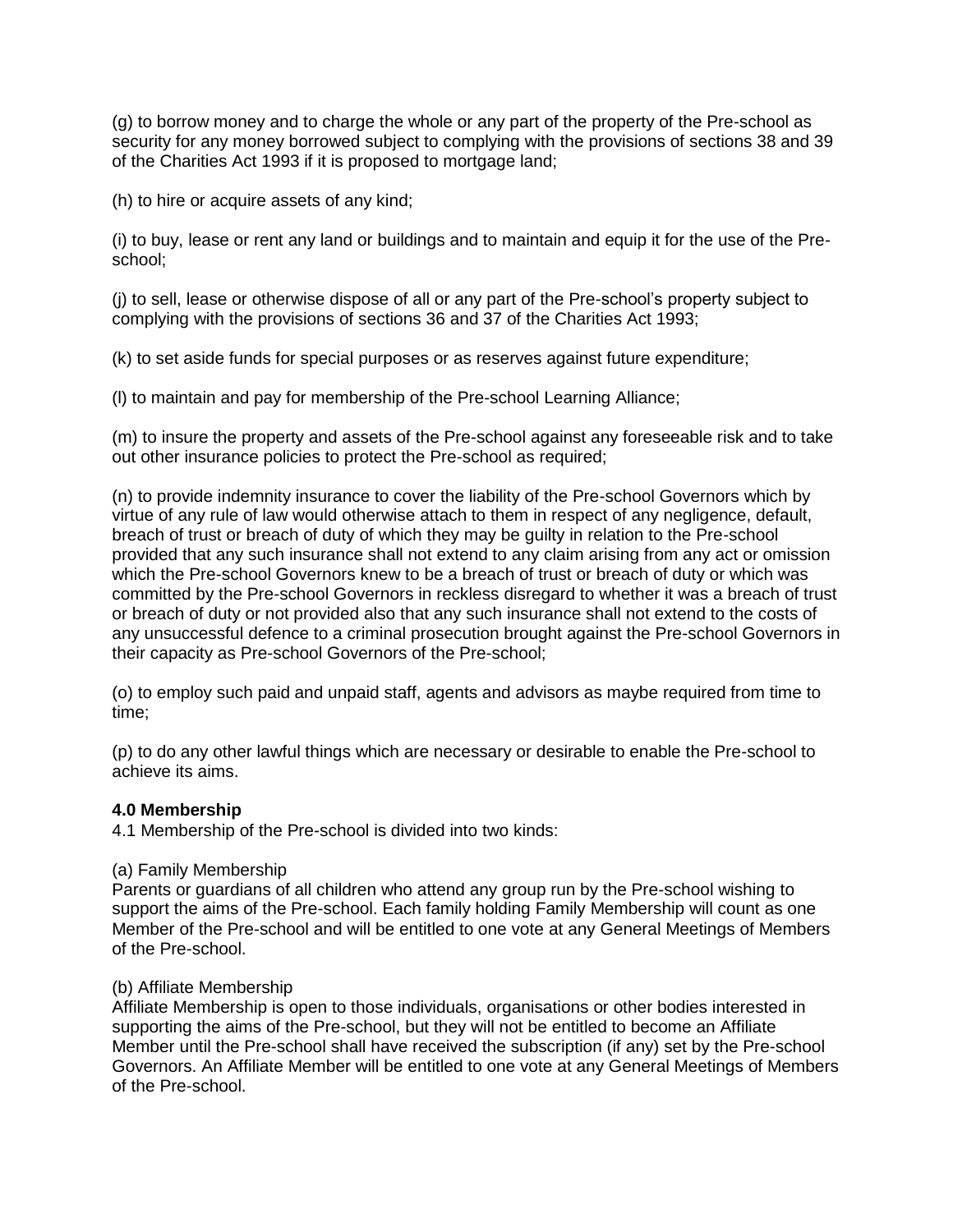4.2 Membership of the Pre-school will cease if the Member concerned:

(a) gives written notice of resignation to the Pre-school;

(b) dies or in the case of an organisation ceases to exist;

(c) fails to pay their membership subscription (if any) within two months from the date on which it is due, in which case the Member will cease to be a Member with effect from the date on which the period of two months expires;

(d) in the case of a Family Member the end of the last term in which any child or children of the Family Member attended any group run by the Pre-school;

(e) is removed from membership by a resolution of the Pre-school Governors on the grounds that the Member has acted in a way which brings the Pre-school into disrepute or has failed to abide by the rules of the Constitution. Before the Pre-school Governors decides whether to terminate the membership of a Member the Pre-school Governors will give the Member written notice of the misconduct or failure alleged to have occurred and will give the Member not less than 14 days in which to submit their answer in writing. The Pre-school Governors will have regard to the Member's written response in deciding whether or not to terminate membership. The Pre-school Governors shall have the final decision on whether or not to terminate the membership.

4.3 Membership of the Pre-school is not transferable.

## **5.0 The Pre-school Governors**

5.1 The overall management and control of the Pre-school will rest with the individual members of the Pre-school's management Pre-school Governors ("the Pre-school Governors"). As well as being responsible for the management of the Pre-school the Pre-school Governors are also the charity trustees of the Pre-school.

5.2 The minimum number of Pre-school Governors shall be 5 and the maximum shall be 12, together with up to a further 3 co-opted members. The Pre-school Governors shall consist of:

(a) a Chair, a Treasurer and a Secretary ("the Officers"); and

(b) not less than 2 nor more than 9 other elected Members; and

(c) if the Pre-school Governors decides it can co-opt up to 3 further Members on to the Preschool Governors at any one time.

5.3 Not less than 60 per cent of the Pre-school Governors, including co-opted members, shall at the time of election or co-option be Family Members. In the event that this 60 per cent figure cannot be achieved, the Pre-school may elect Affiliate Members to make up the balance of the Pre-school Governors subject to the Affiliate Members being approved by the local Branch Executive Pre-school Governors of the Pre-school Learning Alliance.

5.4 Where an individual is elected as a Pre-school Governor member it is that individual who is the Pre-school Governors member and charity trustee and no other individual with whom they share Family Membership or Affiliate Membership shall be entitled to stand in their place at Preschool Governors meetings or have any other rights as a Pre-school Governors member.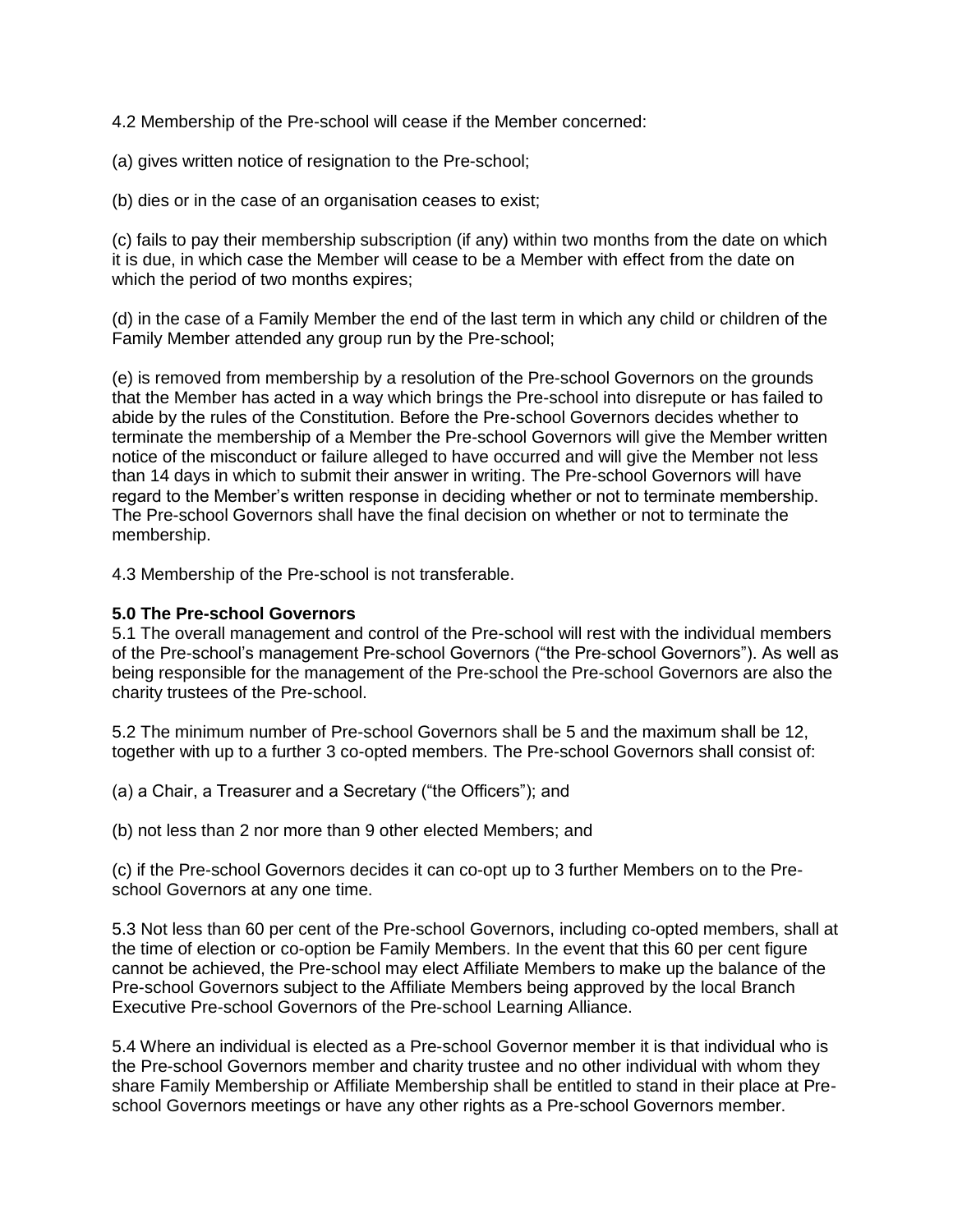#### 5.5

(a) The Officers and Pre-school Governors in 5.2(a) and 5.2(b) shall be elected for one year at the Annual General Meeting. Retiring Officers and Pre-school Governors are eligible for reelection unless they have already served on the Pre-school Governors in any capacity for ten consecutive years.

(b) Co-opted members in 5.2(c) may join at any time on the invitation of the Pre-school Governors but shall retire at the next Annual General Meeting. No co-opted member shall serve for more than six consecutive years.

(c) In the event of the death or resignation of an elected Pre-school Governors member, the vacancy shall be filled until the next Annual General Meeting by a Member appointed by the Pre-school Governors.

5.6 All Pre-school Governors will have one vote each at Pre-school Governors meetings. In the event of a tie the Chair of the Pre-school Governors has a second or casting vote.

5.7 A quorum for Pre-school Governors meetings is not less than half the Pre-school Governors, including any two of the Officers.

5.8 All Members shall be eligible to stand for election to the Pre-school Governors, except ordinarily a Member who is a paid employee of the Pre-school. A Member who is a paid employee of the Pre-school may however be eligible for election to the Pre-school Governors subject to the following conditions being satisfied:

a) No Pre-school Governors member may be paid for services provided to the Preschool that form part of their duties as a Pre-school Governors member and trustee of the Preschool;

b) Any services which are provided by a Member who is a paid employee to the Preschool must be the subject of a written agreement between the individual and the Pre-school on such terms as are considered by the Pre-school Governors to be in the interests of the Preschool and have been approved by a resolution of the Pre-school Governors;

c) The amount of the remuneration for such services are what is reasonable in the circumstances and do not exceed the amount that is customarily paid by the Pre-school to other persons who are not Pre-school Governors for such services; and

d) Not more than a minority of Pre-school Governors may at any time be the subject of such arrangements with the Pre-school and no such Pre-school Governors shall vote on or sit in any Pre-school Governors meeting at which any matters concerning any such agreement relating to the provision of their services to the Pre-school is considered by the Pre-school Governors.

5.9 Not less than two weeks before the date of the next Annual General Meeting of the Preschool at which the election of elected Pre-school Governors will take place each Member shall be sent a form which any Member wishing to stand as a candidate for election to the Pre-school Governors must complete and return to the Secretary to indicate their willingness to act as a member of the Pre-school Governors if elected.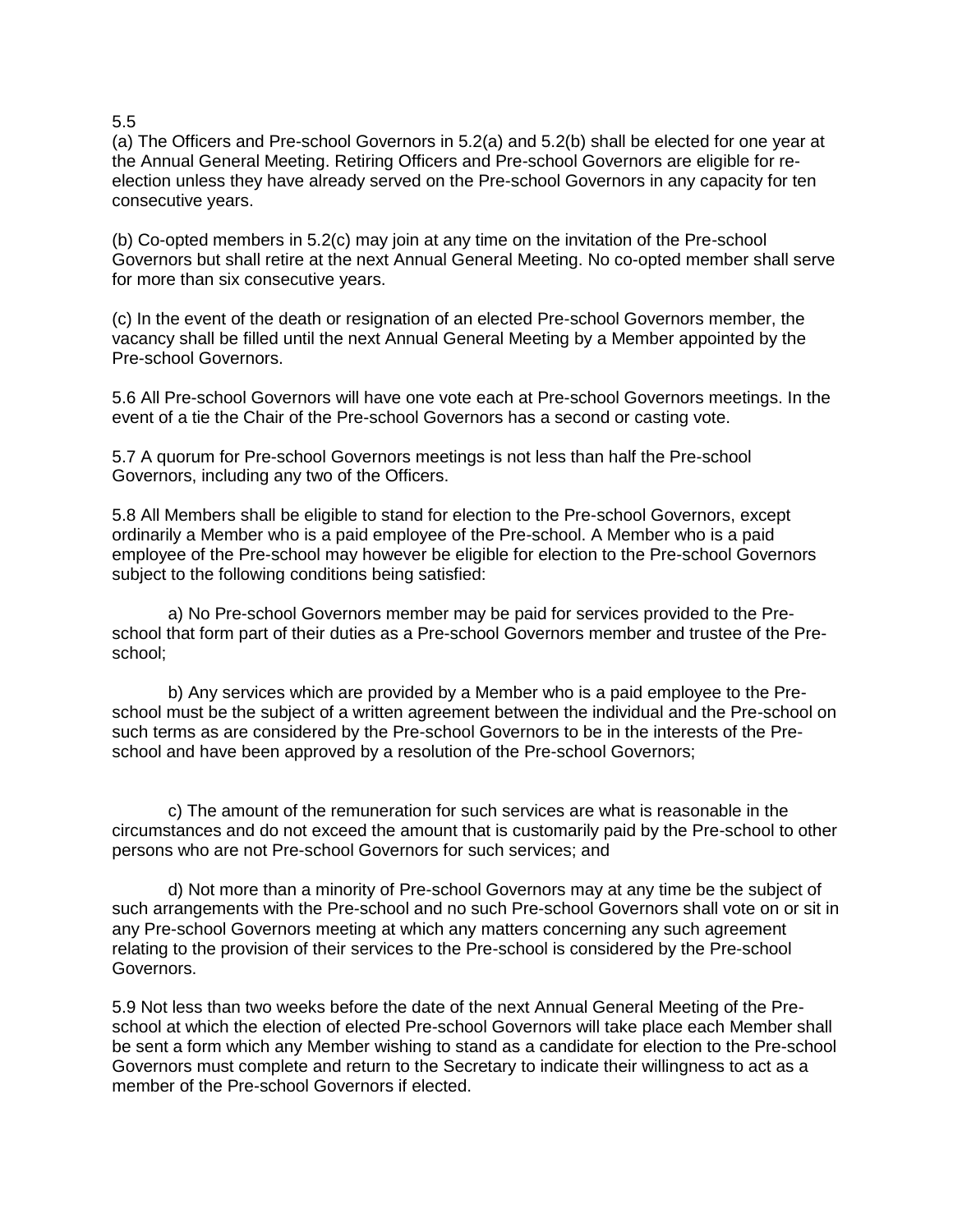5.10 At the Annual General Meeting the prospective new elected members of the Pre-school Governors will be those candidates from amongst those having notified their willingness to stand who receive the highest number of votes from the Members, up to a maximum of 12 elected Pre-school Governors in total.

5.11 At the first Pre-school Governors meeting following the Annual General Meeting at which the newly elected members of the Pre-school Governors are elected they shall choose from amongst their number the members who will act as Chair, Treasurer and Secretary.

5.12 The term of office of any Pre-school Governors member will automatically cease:

- (a) if he or she is not re-elected or re-appointed in accordance with the provisions of this clause 5;
- (b)

(b) if they are disqualified under the Charities Acts from acting as a charity trustee;

- (c) if they are incapable whether mentally or physically of managing his or her own affairs;
- (d) if they resign (but only if at least 5 other elected members of the Pre-school Governors will remain in office);
- (e) if they are removed by a resolution passed by a majority of the members of the Preschool Governors.

## **6.0 Proceedings of the Pre-school Governors**

6.1 The Pre-school Governors shall hold at least 2 meetings each year unless the Pre-school Governors shall decide by simple majority to hold a further meeting or meetings.

6.2 Every issue considered at Pre-school Governors meetings may be determined by a simple majority of the votes cast at the meeting. A written resolution signed by all members of the Preschool Governors is as valid as a resolution passed in a meeting.

## **7.0 General Meetings**

7.1 The Pre-school shall in each calendar year hold a general meeting as its Annual General Meeting, in addition to any other general meetings in that year and shall specify the meeting as such in the notice calling it. The Annual General Meeting in each year shall be held at such time and place as the Pre-school Governors shall decide. All General Meetings other than the Annual General Meeting shall be Extraordinary General Meetings.

7.2 Each Annual General Meeting will be chaired by the Chair or in his/her absence another member of the Pre-school Governors and which shall:

(a) receive the accounts of the Pre-school for the previous financial year;

- (b) receive an annual report from the Pre-school Governors;
- (c) elect the new members of the Pre-school Governors;
- (d) transact any other business properly put to the meeting.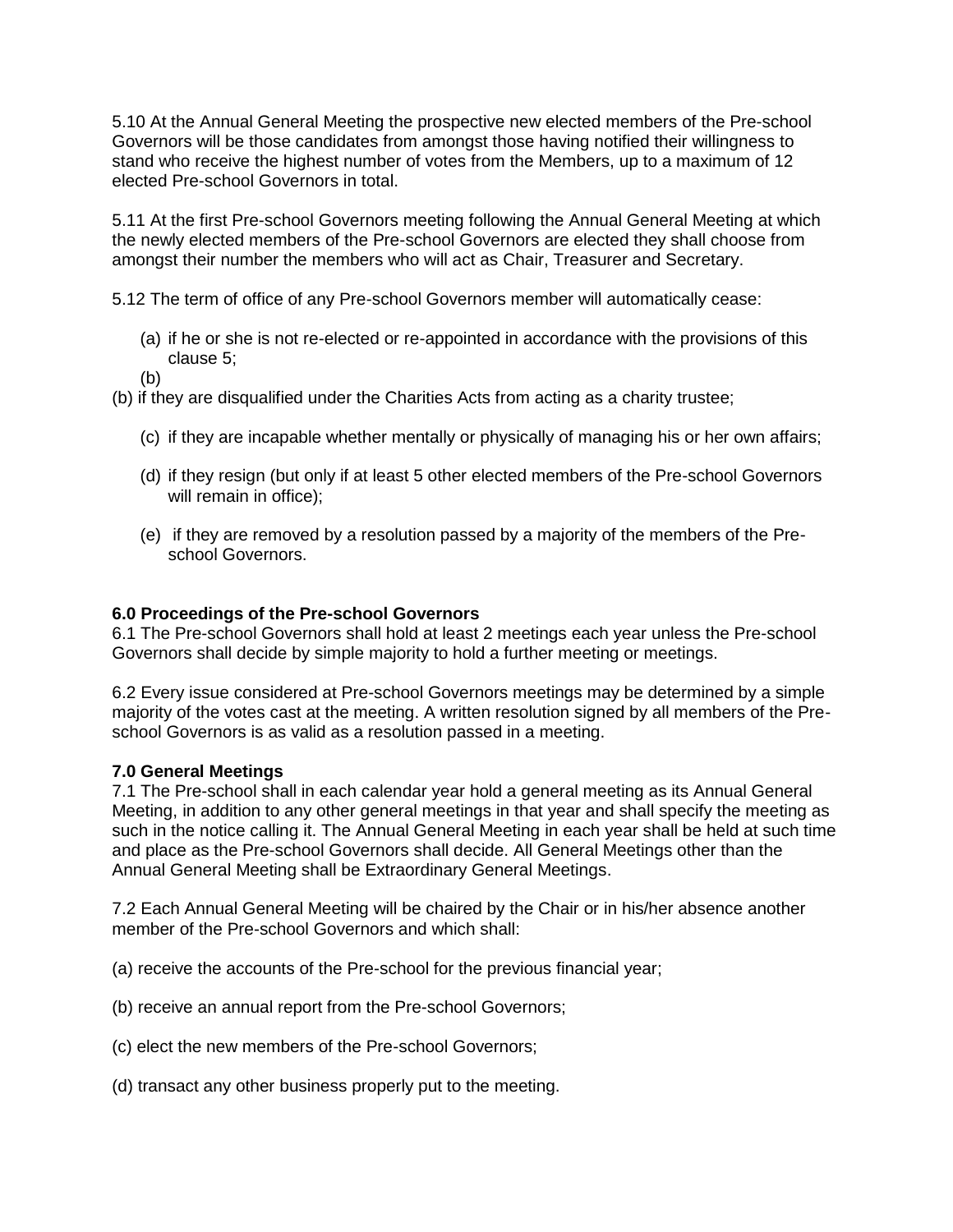7.3 An Extraordinary General Meeting may be called at any time at the request of the Preschool Governors or not less than one quarter of the Members:

- (a) The Secretary or Chair shall send notice of the date, time and place of each Annual General Meeting and any Extraordinary General Meeting, with a list of items to be discussed, to all Members at least two weeks before the date of the meeting.
- (b) If the Pre-school Governors do not call an Extraordinary General Meeting within two months of a proper request to do so, any Member may call the meeting by putting up a notice in a conspicuous place where the group meets at least two weeks before the meeting.

7.4 The quorum for a General Meeting shall be 10% of the members or 5 members, whichever is the greater. If fewer attend, a new meeting must be called at a time and place determined by the Pre-school Governors.

7.5 Proposals may be put to a General Meeting of the Pre-school by the Pre-school Governors or any Member.

7.6 All proposals put to the vote at General Meetings shall be decided by a simple majority of votes cast, except proposals to amend this Constitution or to dissolve the Pre-school which shall require not less than two thirds of the Members present at the meeting to vote in favour.

7.7 No amendments may be made to this Constitution without the prior approval of the Preschool Learning Alliance and where any amendment is to the aims of the Pre-school set out in paragraph 2.1 or to dissolution under paragraph 11 or to this paragraph 7.7 this shall not take effect without the prior written consent of the Charity Commission.

7.8 A copy of any resolution amending this Constitution must be sent to the Charity Commission within 21 days of it being passed.

## **8.0 Property**

8.1 If the Pre-school acquires an interest in any property, either as a freehold, lease or licence of any land or buildings, then this property interest will be held by individuals appointed by the Pre-school Governors to act as custodian trustees of the property on behalf of the Pre-school. These custodian trustees may be members of the Pre-school Governors, Members of the Preschool or any other persons which the Pre-school Governors may appoint. A custodian trustee need not be a Member of the Pre-school. The custodian trustees are not charity trustees and appointment as a custodian trustee will not of itself make a custodian trustee either a Pre-school Governors member or Member of the Pre-school. Where custodian trustees are required to hold property on behalf of the Pre-school then there shall not be less than 2 or more than 4 of them appointed by the Pre-school Governors at any time.

8.2 Custodian trustees will hold office until:

- (a) death; or
- (b) retirement with the consent of the remaining custodian trustees; or
- (c) removal by a resolution of the Pre-school Governors; or
- (d) removal by operation of the law

but no retirement or removal shall be effective unless there will be at least two remaining custodian trustees.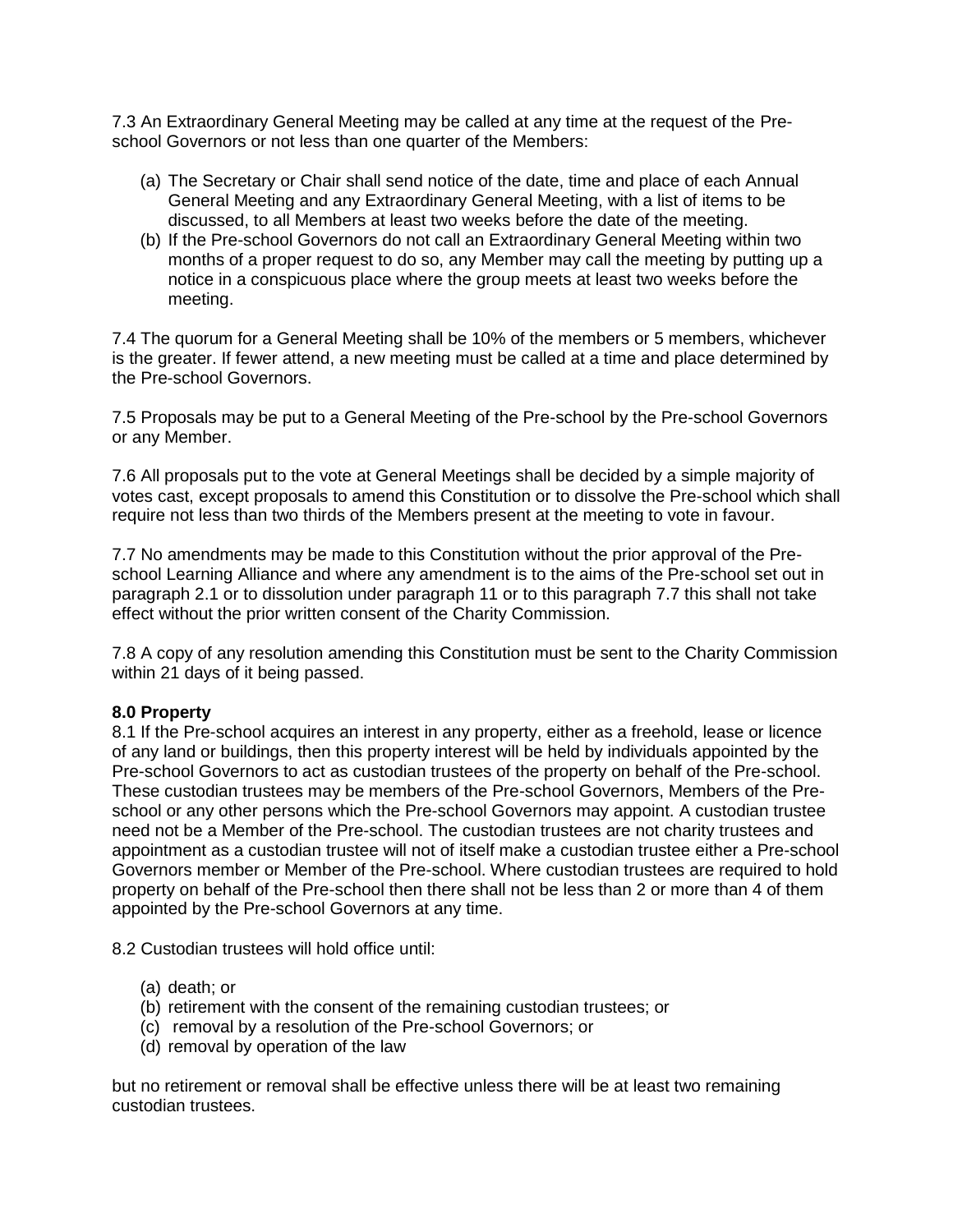8.3 In the absence of fraud or wilful default the custodian trustees are entitled to be indemnified out of the Pre-school's assets against any risks or expenses incurred by them in the exercise of their duty as custodian trustees for the Pre-school.

8.4 The Pre-school Governors may convene a meeting with the custodian trustees at any time and shall do so within one month of receiving a request for such a meeting from a majority of the custodian trustees acting for the Pre-school, provided that the subject matter of any meeting will be limited to discussing matters relating to the property held by the custodian trustees for the Pre-school and its management.

# **9.0 Finance and Accounts**

9.1 The Pre-school Governors will ensure that the Pre-school complies with the requirements of the Charities Acts as to the keeping of financial records, the auditing of accounts and the preparation and transmission to the Charity Commission of:

- (a) annual reports;
- (b) annual returns; and
- (c) annual statements of account.

9.2 The accounting records shall, in particular, contain:-

(a) entries showing from day to day all monies received and expended and the matters in respect of which the receipts and expenditures took place; and (b) a record of the assets held and any monies owed by the Pre-school.

9.3 At each meeting of the Pre-school Governors the Treasurer shall normally present an up to date written statement of accounts to the Pre-school Governors.

9.4 All accounting records relating to the Pre-school shall be available for inspection by any member of the Pre-school Governors at any reasonable time during normal office hours and may be available for inspection by Members at the discretion of the Pre-school Governors.

9.5 The Pre-school may open one or more bank accounts. All bank accounts will be in the name of the Pre-school.

9.6 Cheques and orders for payment of money from these accounts shall require to be signed by two designated persons, one of whom shall be an Officer unless the Pre-school Governors shall decide to allow cheques and orders for small amounts set by the Pre-school Governors to be signed by a single signatory. A duplicate of all bank statements should normally be sent to the Chair.

## **10.0 Minutes**

10.1 The Pre-school Governors will keep minutes of all proceedings at meetings of the Preschool and of the Pre-school Governors.

## **11.0 Dissolution**

11.1 If the Pre-school Governors resolves that the aims of the Pre-school can no longer be fulfilled, the Pre-school Governors will convene an Extraordinary General Meeting of the Preschool to consider the winding up and dissolution of the Pre-school.